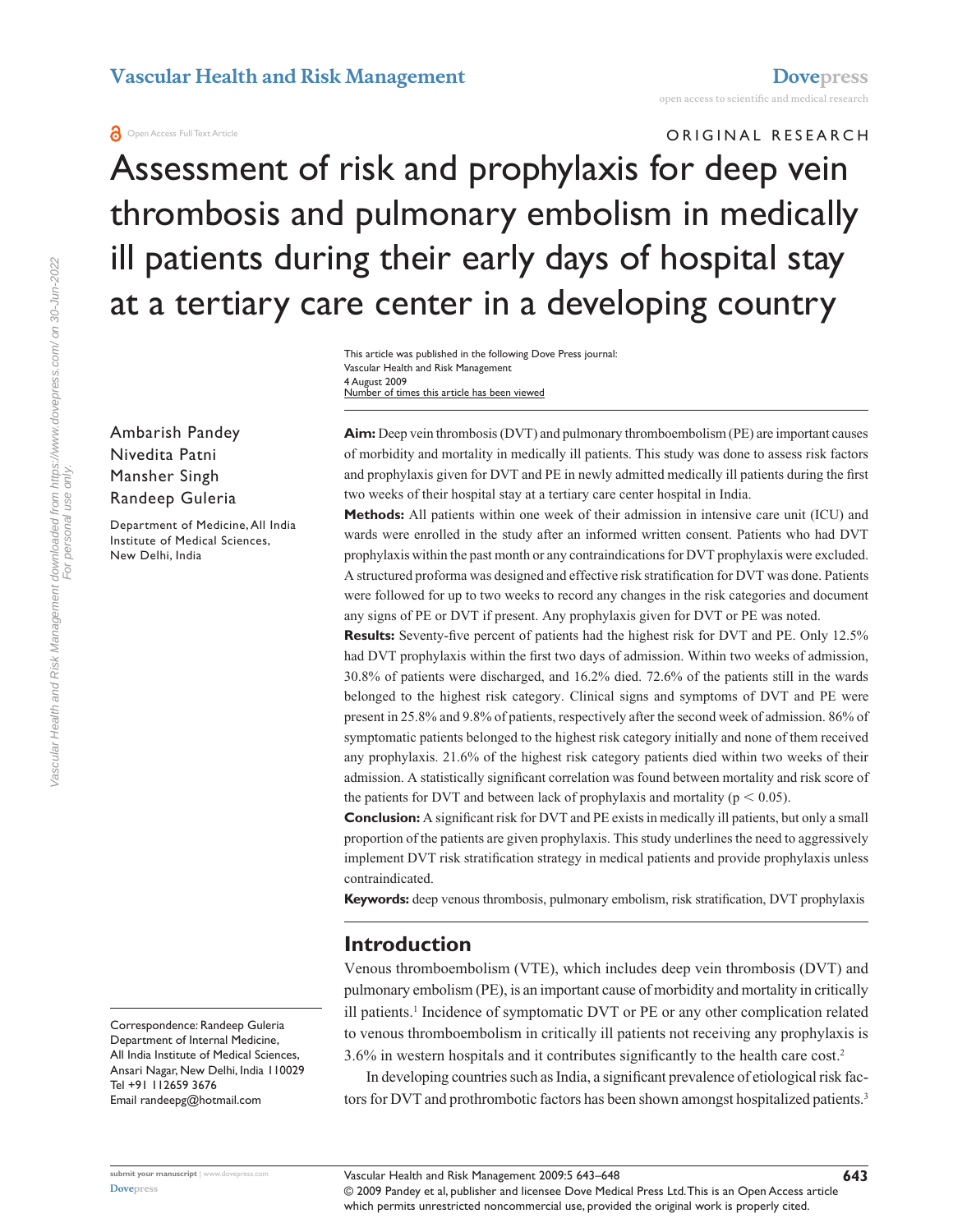Studies have shown a need of DVT prophylaxis in 95% of intensive care unit (ICU) patients in India with significant underuse of prophylaxis in only 55% of the high risk patients.4 Another study in Indian population has shown a overall incidence of confirm DVTs to be 17.46 per hundred thousand patients with 64% being nonsurgical nontrauma patients.<sup>5</sup>

Critically ill patients are at increased risk of VTE due to predisposing premorbid conditions, occurrence of sepsis, trauma, and post-admission events.<sup>6</sup> Individual identification of suspected DVT and PE cases could be a difficult task and many cases could be missed. However, blanket prophylaxis of all admitted patients may not be cost-effective, especially in a developing country such as India.<sup>7</sup> Thus primary prevention of VTE with risk assessment and stratification for DVT and subsequent antithrombotic prophylaxis in moderate to severe risk category patients is the most rational means of reducing mortality and morbidity.

The American College of Chest Physicians (ACCP) developed guidelines for the use of low molecular weight heparins (LMWH) and unfractionated heparins (UFH) in the prevention of VTEs in patients with acute illnesses.<sup>8</sup> However the use of DVT prophylaxis in hospitalized medical patients still remains suboptimal, around  $15\% - 16\%$ .<sup>9</sup>

This is an observational study done to evaluate and assess the risk factors and prophylaxis given for DVT and PE in patients admitted in medical wards and ICU during the first two weeks of their hospital stay using Caprini's risk stratification score card<sup>10</sup> at a tertiary care center hospital in India. We looked into the prevalence of risk factors for DVT and PE in these patients within one week of their admission and the interventions done by health care professionals to prevent their occurrence in these patients.

# **Methods**

This is a prospective observational study done in the medicine ICU and wards at the All India Institute of Medical Sciences, a tertiary health care center in north India. The study did not affect patient care. Health care providers were not aware that this study was being conducted. All patients within one week of their admission in the medicine ward or ICU were enrolled in the study after written informed consent. Patients who had been on DVT prophylaxis within one month of their admission and those who had absolute or relative contraindications for DVT prophylaxis such as gastrointestinal bleeding, history of intracranial bleed, severe bleeding disorder, severe

thrombocytopenia, recent neurosurgery, or liver cirrhosis were excluded from the study. A structured proforma was designed for risk assessment and stratification of DVT in critically ill patients using a previously published standard protocol (Caprini's risk stratification score card).10 The risk factors for DVT used in this protocol to stratify patients are similar to that published by ACCP and the International Union of Angiology (IUAS) consensus statement and has been used previously for DVT risk assessment alongside ACCP and IUAS risk score models in other studies done in developing countries.<sup>11</sup> The risk assessment and stratification scorecard used is shown in Figure 1. Demographic data including patient's age, sex, and body weight were collected. Other baseline information like admitting diagnosis, any invasive instrumentation like ventilator, venous catheters, etc were also noted down. Effective risk stratification for DVT was done in low, moderate, high, and highest categories according to the patients DVT risk score at their time of admission as shown in Figure 1.

Patients were followed up for over two weeks from their day of admission. Any change in the patients' general morbidity status and their DVT risk profile was recorded. Patients were examined for any clinical signs and symptoms of DVT or PE (Table 1). Any prophylaxis given and relevant investigations for DVT (D-dimer, Doppler ultrasound, high resolution chest computed tomography [CT], pulmonary angiography) that was done during this time interval was also noted. The data was analyzed using SPSS software (v. 12; SPSS Inc., Chicago, IL, USA).

# **Results**

One hundred fifty patients were approached for our study within one week of their admission. Of these, 13 (8.67%) patients refused consent, 16 (10.67%) had one or more contraindications for DVT, 4 (2.67%) had DVT prophylaxis in the past three months. Finally, 117 patients were enrolled in the study. Of these, 68 (58.11%) were in the wards and 49 (41.89%) were in the ICU. Table 2 shows the demographic distribution of the patients in the study. Baseline clinical characteristics of the patients are shown in Table 3. We observed that 75% (100% ICU; 57.5% ward) of patients on their initial visit had the highest risk for DVT and PE according to the Caprini's risk stratification score card.10 Detailed risk category distribution of the patients during the first visit is shown in Table 4. Respiratory system involvement was seen in 41.8% of patients while sepsis and septicemia or other infectious etiologies were seen in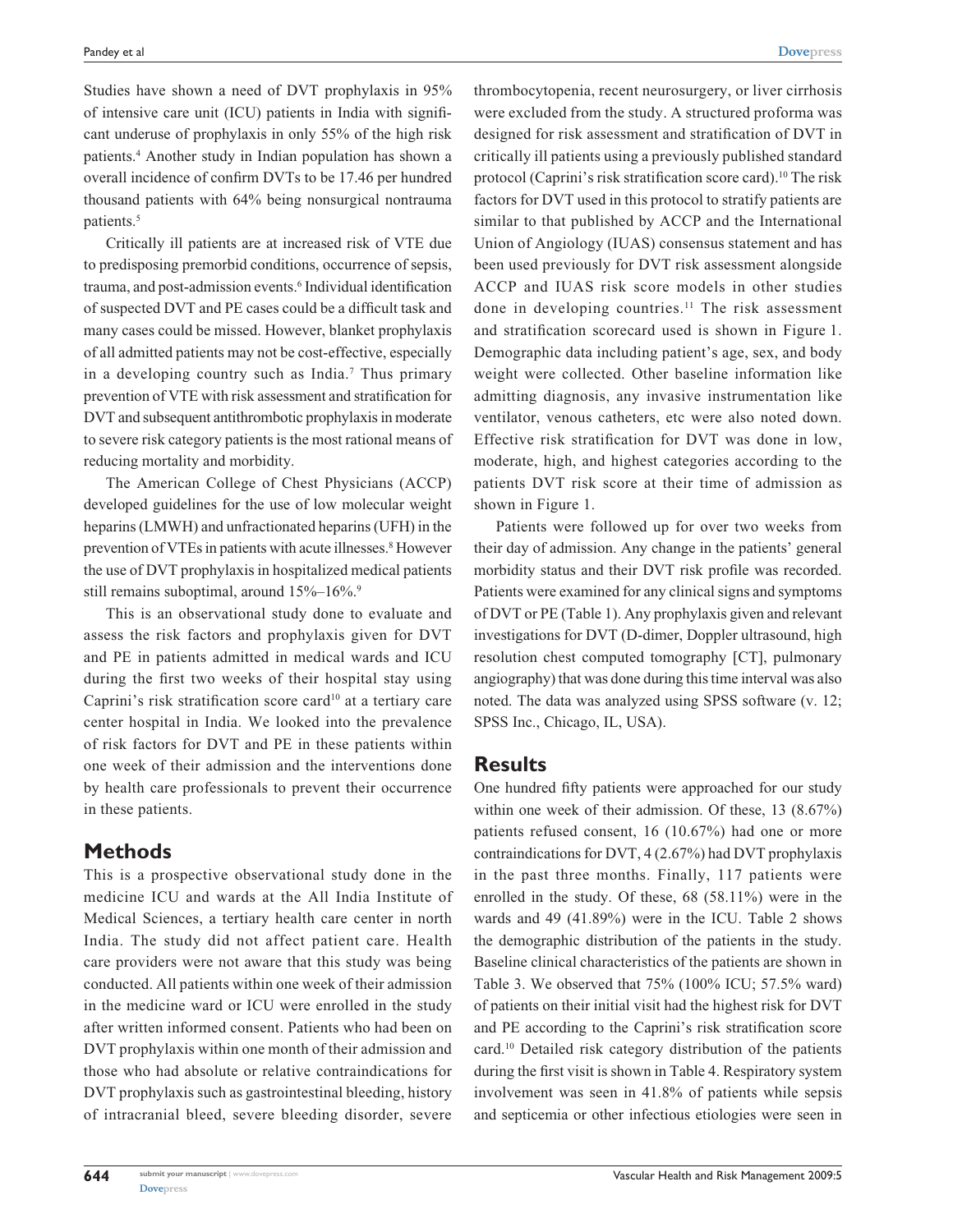- **A** (each item represents one risk score)
- Minor surgery planned
- Age 41−60 years
- History of prior major surgery <1 month
- Pregnancy or postpartum <1 month
- Varicose veins
- $\cdot$  IBD
- OCP/HRT
- Obesity
- Swollen legs
- **C** (each item represents three risk scores)
- History of DVT
- $\cdot$  MI
- H/O thrombosis
- Age >75 years
- CHF
- COPD
- Severe sepsis or infection
- Abnormal pulmonary function
- Respiratory assistance
- Myeloproliferative disorder
- Congential or acquired thrombophilia

#### **B** (each item represents two risk scores)

- Age >60 years
- Malignancy or chemotherapy
- Immobilized plaster cast
- Bed ridden for >72 hours
- Central venous accesses
- **D** (each item represents five risk scores)
- Stroke
- Multiple trauma
- Acute spinal injury

| <b>Total score</b> | Risk category |  |
|--------------------|---------------|--|
| 0                  | No risk       |  |
| 1                  | Low risk      |  |
| 2                  | Moderate risk |  |
| $3 - 4$            | High risk     |  |
| >5                 | Highest risk  |  |
|                    |               |  |

**Figure 1** Score card used for effective DVT risk stratification of the subjects.

**Abbreviations:** CHF, chronic heart failure; COPD, chronic obstructive pulmonary disease; DVT, deep vein thrombosis; HRT, hormone replacement therapy; IBD, irritable bowel disease; OCP, oral contraceptive pill.

25.6% of patients. Cardiovascular system involvement was seen in 17.1% of patients. Multiple system involvement was seen in many patients. Primary respiratory system involvement was found in 35.5% of patients who had highest risk for DVT. Sepsis and septicemia was seen in 25.6% of patients with highest risk for DVT. Cardiovascular system involvement was seen in 16.2% of cases with the highest risk for DVT.

**Table 1** Signs and symptoms of DVT and PE that were looked for in the subject patients

Signs and symptoms of DVT

- Pain or tenderness in the leg
- Swelling of the leg or along a vein in the leg
- Red or discolored skin on the leg

• Increased warmth in the area of the leg that's swollen or is in pain Signs and symptoms of PE

- Unexplained shortness of breath
- Pain with deep breathing
- Coughing up blood
- Rapid breathing and fast heart rate

**Abbreviations:** DVT, deep vein thrombosis; PE, pulmonary embolism.

On follow up 16.2% (22.4% ICU; 11.7% ward) of patients died and 30.7% (14.3% ICU; 42.6% ward) of patients got discharged within two weeks of their admission. Of the remaining 62 patients that were still in hospital after two weeks of admission, 72% (96.6% ICU; 48.8% ward) of patients had the highest risk for DVT and PE. 90% of patients who had highest risk for the DVT and PE after two weeks initially also belonged to the highest risk category. Thus only a minor fraction, 10% of admitted patients, had progressive increase in their risk scoring for DVT. Two or more signs and symptoms of DVT and PE were seen in 35.5% (22 of 62) of the patients that were still in hospital after two weeks in hospital. 86.6% (19 of 22) of these symptomatic patients initially belonged to the highest risk category.

DVT prophylaxis was started within first two days of admission in only 12.5% (11of 88) of patients who belonged to the highest risk category for DVT and PE initially. None of the patients belonging to moderate or high risk categories received any prophylaxis. All the DVT prophylaxis administered was in form of LMWH. Pneumatic compressions or electric stockings or any other form of mechanical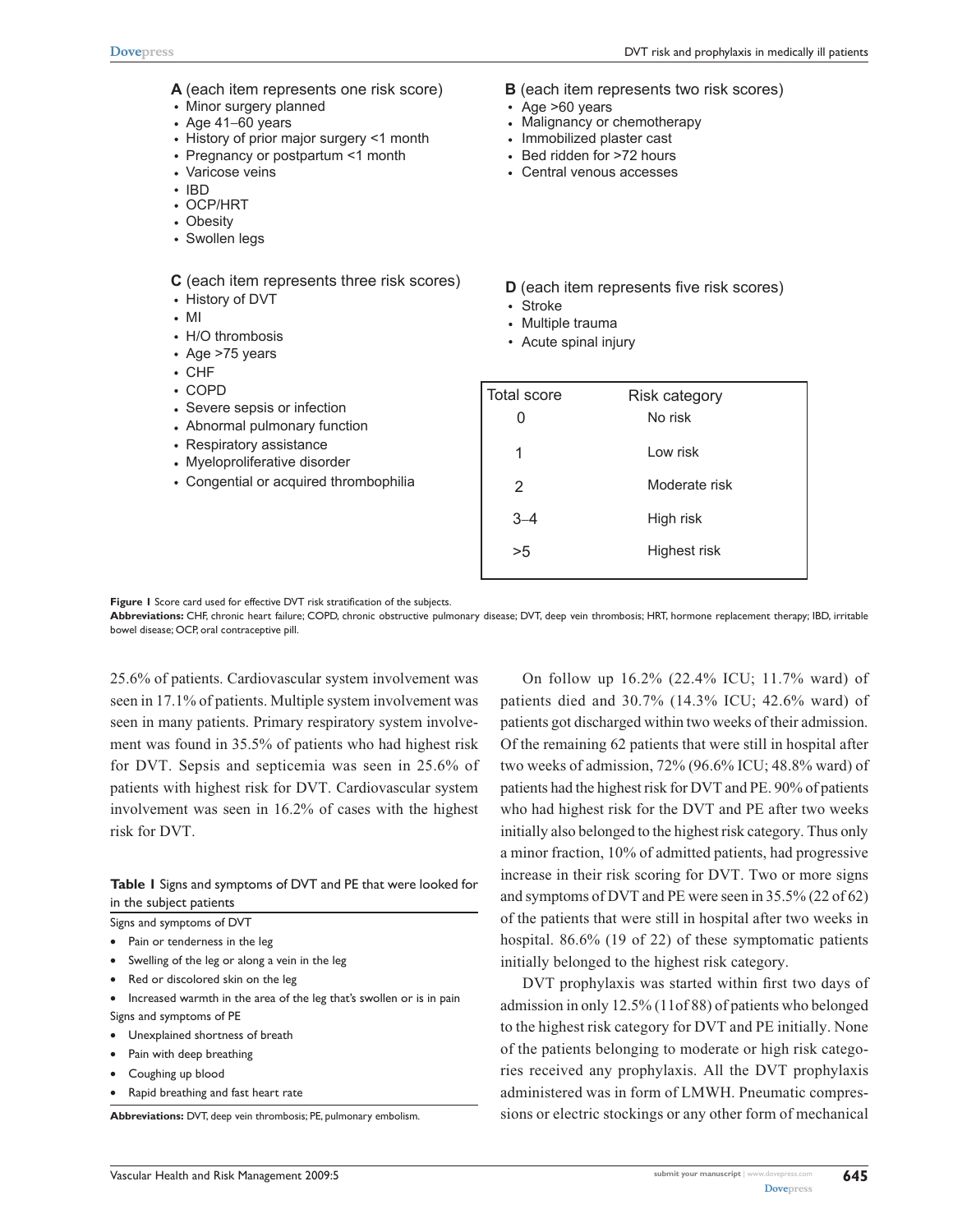|  | Table 2 Demographic details of the patients |  |  |
|--|---------------------------------------------|--|--|
|--|---------------------------------------------|--|--|

| Total no. of patients | 117              |
|-----------------------|------------------|
| No. of ward patients  | 68 (58.11%)      |
| No. of ICU patients   | 49 (41.89%)      |
| No. of males          | 72 (61.5%)       |
| No. of females        | 45 (38.5%)       |
| Mean age              | $43.7 \pm 19.46$ |
| Mean weight           | $53.6 \pm 23.42$ |

### **Table 4** Risk categorization of the patients of DVT risk during their initial visit

|               | Ward ( $n = 68$ ) | ICU $(n = 49)$ |
|---------------|-------------------|----------------|
| No risk       | 6(8.8%)           | $0(0\%)$       |
| Low risk      | 6(8.8%)           | $0(0\%)$       |
| Moderate risk | 8(11.7%)          | $0(0\%)$       |
| High risk     | 9(13.2%)          | $0(0\%)$       |
| Highest risk  | 39 (57.5%)        | 49 (100%)      |
|               |                   |                |

**Abbreviation:** ICU, intensive care unit.

DVT prophylaxis were not used in any patients. No major complications from DVT prophylaxis such as severe bleeding or thrombocytopenia developed in any of the patients who received anticoagulation. None of the symptomatic patients had received any prophylaxis for DVT during course of their admission. 59.1% ( $n = 13$ ) of the symptomatic patients had one or more relevant investigations for DVT or PE. These investigations included D-dimer levels, ultrasound Doppler of the lower limbs, high resolution CT scan of the chest. 22.7% ( $n = 5$ ) of the symptomatic patients for DVT or PE were documented to have DVT (three by Doppler ultrasound) or PE (two by high resolution CT scan) by investigators. 21.6% ( $n = 19$ ) of the highest risk category patients died within one week of follow-up and none of these patients received any prophylaxis for DVT. A statistically significant correlation was found between the mortality and risk scoring of the patients ( $p < 0.05$ ).

|  |  |  |  | <b>Table 3</b> Baseline clinical characteristics of the patients |  |  |  |  |
|--|--|--|--|------------------------------------------------------------------|--|--|--|--|
|--|--|--|--|------------------------------------------------------------------|--|--|--|--|

| <b>Baseline characteristics</b>                       | No. of subjects (%)   |  |  |  |
|-------------------------------------------------------|-----------------------|--|--|--|
| Primary etiology                                      |                       |  |  |  |
| • Respiratory                                         | 49 (41.8%)            |  |  |  |
| • Sepsis, septicemia, and other<br>infectious disease | 30 (25.6%)            |  |  |  |
| • Cardiovascular                                      | 20 (17.1%)            |  |  |  |
| • Diabetes                                            | 20 (17.1%)            |  |  |  |
| • Cancer                                              | 8(6.8%)               |  |  |  |
| • Others                                              | 17 (14.5%)            |  |  |  |
| Invasive instrumentations                             | 66 (56.4%)            |  |  |  |
| Mean heart rate                                       | $98 \pm 18$           |  |  |  |
| Mean systolic blood pressure                          | $123.3 \pm 17.6$ mmHg |  |  |  |
| Mean diastolic blood pressure                         | 78.8 $\pm$ 12.2 mmHg  |  |  |  |
| Sensorium                                             |                       |  |  |  |
| Conscious                                             | 71 (60.7%)            |  |  |  |
| Unconscious                                           | 36 (30.8%)            |  |  |  |
| Altered sensorium                                     | 10(8.5%)              |  |  |  |

**Notes:** \*More than one system involvement was seen in many patients.

Also we found a statistically significant correlation between

**Abbreviations:** DVT, deep vein thrombosis; ICU, intensive care unit.

lack of DVT ( $p < 0.05$ ) prophylaxis and mortality in our subjects.

## **Discussion**

The study shows that a significant percentage of admissions in medical wards and ICU are subject to very high risk of DVT and PE starting from the early days of hospital stay. However there is a serious lack of effective prophylaxis for the same in these patients. Our study found that only a minor fraction of the patients who belonged to highest risk category got prophylaxis for DVT.

In our health care set up DVT has traditionally been recognized as a complication of long-term hospitalization in medically ill patients and is often ignored in the initial few days of admission. Similar results have been shown in past studies done in India and other developing countries. In Brazil, DVT prophylaxis risk assessment using Caprini's score card also showed a significant underutilization of DVT prophylaxis.<sup>11</sup> Our study highlights that a significant proportion of patients have increased risks for DVT even during the first few days of admission, which, if overlooked, could be responsible for life-threatening complications at the later stages. Early recognition of these risk factors and prompt prophylaxis in high-risk cases can be really effective in preventing these life-threatening complications. ACCP has laid down clear guidelines on DVT prophylaxis in medically ill patients.<sup>8</sup> We found a lack of implementation of any DVT prophylaxis strategy among acutely ill patients in the first two weeks of their management in our institution with only ∼11% of the highest risk patients getting DVT prophylaxis. None of the moderate to high risk patients in our study got any prophylaxis for VTE. Several studies done in the West have also shown an underuse of DVT prophylaxis in hospitalized medical patients despite ACCP recommendations.<sup>8,9,12-14</sup>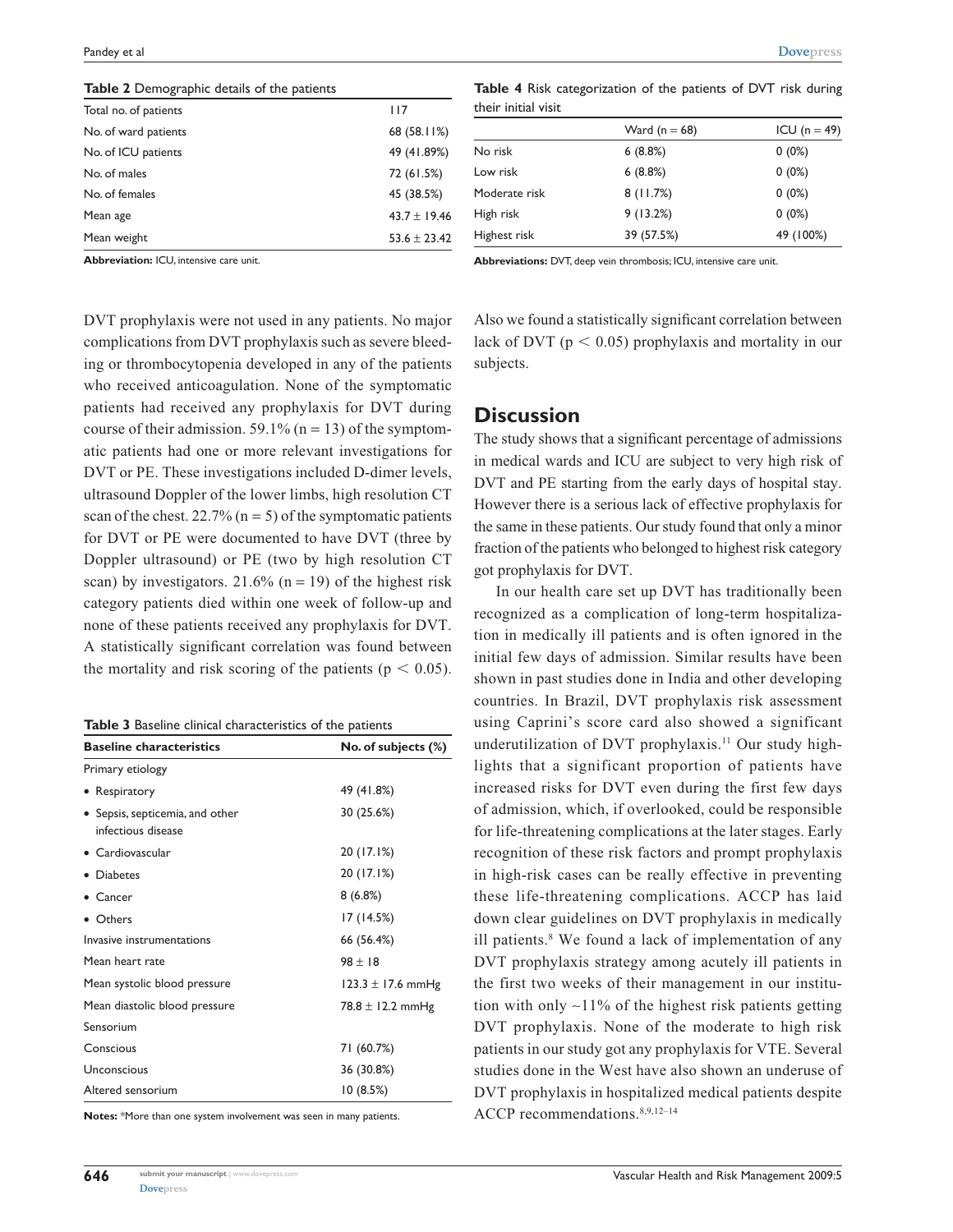A survey of health care professionals in the West has shown that almost all of them recognize the importance of DVT prophylaxis, however only half of them implement current DVT prophylaxis strategies in real practice.15 Reasons that could play a role include concerns about an increased risk for bleeding from anticoagulants, lack of clear indications and contraindications for anticoagulant prophylaxis, and lack of time to consider VTE prophylaxis in every patient.16 Lack of awareness and concerns for cost of DVT prophylaxis in all critically ill patients could also be an important factor, particularly in developing countries such as India. We could not locate any literature to throw light on the reasons for lack of DVT prophylaxis in developing countries such as India and considerable work needs to be done to find out the actual hindrances in this regard.

In our study, a significant proportion of highest risk category patients (21.6%) died within their first two weeks of stay in hospital. Though the cause of death was not further looked into to document a confirmed DVT/PE, we clearly saw a statistically significant relation in mortality and high-risk predisposition for DVT. Detailed meta-analysis of all clinical trials to asses the efficacy of DVT prophylaxis in preventing adverse events like DVT/PE have shown a significant reduction (57% risk reduction) in risk for any PE.<sup>17</sup> Thus clearly implementation of DVT prophylaxis strategies is the way to go to decrease the mortality and morbidity caused by events like PE in critically ill patients.

Various strategies have been used to increase VTE prophylaxis rates in medically ill patients. Studies have been done that show increase in DVT prophylaxis with strategies such as conducting educational programs to increase awareness for DVT prophylaxis<sup>18,19</sup> and a computerized alert program for risk assessment and prophylaxis recommendation.<sup>20</sup>

Formulation and implementation of locally developed clinical guidelines has been shown to be beneficial in increasing the VTE prophylaxis rate and bringing down the rate of VTE episodes in individual hospital settings,<sup>21</sup> and in general health care systems of other countries such as Italy.22 Presently we do not have any formalized guidelines, standardized order sets, alerting programs, training, or risk-stratification tools being used at our institution. This study highlights the importance of formulation of locally adapted clinical guidelines and their implementation in initial management of patients. Incorporation of risk assessment and stratification score card for acutely ill patients as a part of their initial management as done in this study could be a simple and cost-effective way of identifying patients for DVT prophylaxis.

## **Limitations**

Our small sample size of patients could be a limiting factor in predicting an actual prevalence of DVT and PE risk in acutely ill patients in our settings. No investigations were performed to document cases of clinically silent DVT. We did not follow up the patients after discharge or after two weeks of stay in hospital. Of the patients who died, we had not inquired into specific causes during their hospital stay so could not document PE as the cause of death.

# **Conclusion**

A significant risk for DVT and PE exists in acutely ill patients admitted to wards and ICU, but only a small proportion of the patients are currently given prophylaxis or investigated. This may be responsible for the increased mortality and poor prognosis seen in patients with the highest risk for DVT and PE. This study underlines the need to aggressively implement DVT risk stratification strategy in medical patients and provide prophylaxis unless contraindicated. Successful programs like formulation of DVT prophylaxis guidelines, incorporation of risk assessment and stratification tools in routine patient workup, and interventions to increase awareness of DVT prophylaxis in health care professionals need to be implemented in our heath care system to improve VTE prophylaxis and decrease rates of VTE.

# **Disclosure**

Ambarish Pandey and Nivedita Patni contributed equally in the study and were involved in literature review, study design, data collection, analysis, and manuscript writing. Mansher Singh contributed to data collection and data analysis. Senior author for this study, Randeep Guleria, was responsible for study design and supervision of data collection analysis and manuscript writing. The authors report no conflicts of interest in this work.

### **References**

- 1. Alikhan R, Peters F, Wilmott R, Cohen AT. Fatal pulmonary embolism in hospitalised patients: a necropsy review. *J Clin Pathol*. 2004;57:1254–1257.
- 2. Kanaan AO, Silva MA, Donovan JL, Roy T, Al-Homsi AS. Meta-analysis of venous thromboembolism prophylaxis in medically III patients. *Clin Ther*. 2007;29:2395–2405.
- 3. Garewal G, Das R, Ahluwalia S, Mittal N, Varma S. Prevalence of risk factors for VTE: A study from north India [abstract]. *Journal of Thrombosis and Hemostasis*. 2005;3(Suppl 1):P1270.
- 4. Ansari K, Dalal K, Patel M. Risk stratification and utilisation of thrombo-embolism prophylaxis in a medical-surgical ICU: a hospitalbased study. *J Indian Med Assoc*. 2007;105:536–540.
- 5. Lee AD, Stephen E, Agarwal S, Premkumar P. Venous thromboembolism in India. *Eur J Vasc Endovasc Surg*. 2009;37(4):482–485.